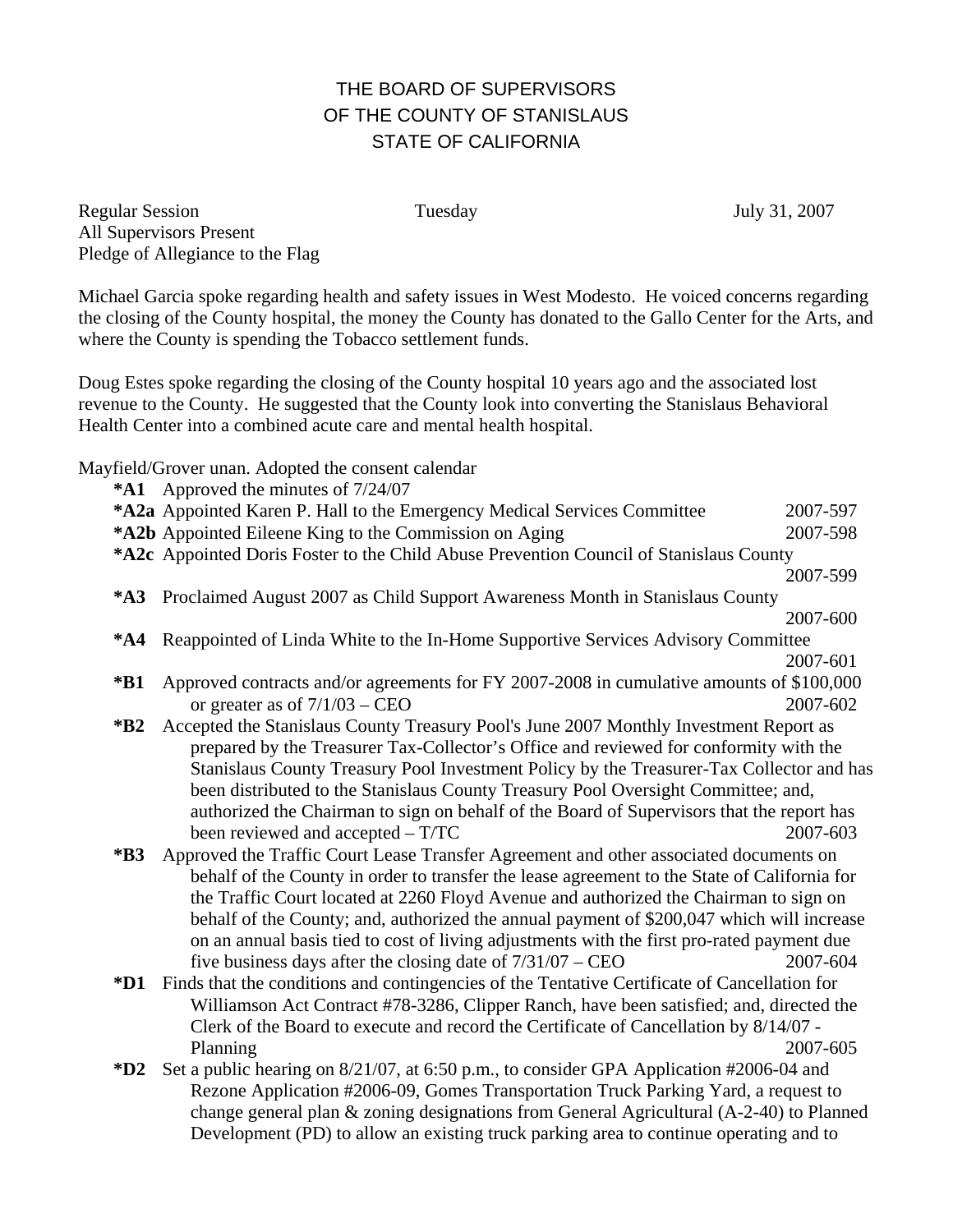expand to allow up to 22 trucks and 22 trailers; the parking will occur within a 28,800 square foot area of the 27.71 acre parcel and the operation involves truck parking for up to 22 trucks and trailers, used to deliver fuel and lubricants (business activities associated with the operation take place elsewhere); the property is located at 1625 N. Tegner Road on the northwest corner of Tegner and Fulkerth Roads, in Turlock area, APN: 088-009- 010; and, a Negative Declaration will be considered on this project – Planning ORD-55-C-8 2007-606

**Corr 1** Referred to the Auditor-Controller, a copy of the budget for Fiscal Year 2007-2008 for the East Side Mosquito Abatement District.

**Corr 2** Referred to the Department of Planning and Community Development, a letter from the U.S. Department of Housing and Urban Development (HUD) regarding the approval of Stanislaus County's Consolidated Plan/Annual Action Plan.

**Corr 3** Referred to the Chief Executive Officer, the Auditor-Controller, and the CEO-Office of Emergency Services, a copy of the Oakdale Fire Protection District's 2007/2008 Fiscal Budget and a letter requesting financial assistance from the County for their 2007/2008 fiscal year.

**Corr 4** Acknowledged receipt of claims and referred to the CEO-Risk Management Division the following claims: Chris J. Declouet; Felipe Avina; Stacy Schmidt; Josefina Rivas, Melecio Rivas, Gaby Rivas, Ernie Rivas and Maria Rivas; Ted Burns; and, Johnnie Dias.

County Counsel gave an update regarding the Latino lawsuit (Committee Concerning Community Improvement vs. City of Modesto and County of Stanislaus). He noted that the County has received another favorable ruling by Federal Court Judge O'Neil which eliminated all the issues regarding infrastructure. The Judge's ruling said that the plaintiff has failed to show any evidence of discriminatory conduct on behalf of the County.

Supervisor Grover gave an update concerning the infrastructure improvements in the Robertson Road area. He noted that the County has spent almost \$3 million on this project, and has provided sewers for approximately 300 households.

The CEO reported that he will be bringing a recommendation to the Board to oppose AB 712 which would establish an additional 50¢ per ton fee at the landfill. He noted that the State budget is still deadlocked. He reported that at the federal level, Senator Feinstein has earmarked \$300,000 and Congressman Cardoza has proposed \$200,000 for the Orestimba Project. In addition, Senator Feinstein is proposing \$750,000 for the City of Modesto and Congressmen Cardoza and Radanovich are recommending \$375,000 for Stanislaus County for the Interoperability Project.

## **Recessed at 9:16 a.m.**

## **Reconvened at 9:22 a.m.**

Monteith/O'Brien (3-2)(DeMartini and Grover opposed) **9:20am** Conducted a public hearing and approved Staff Recommendation No. 2; approved the proposed adjustments to the maximum rates for solid waste collection services; and, approved the implementation of a Bulky-Item Curbside Collection Program for a one-year trial period – DER 2007-607